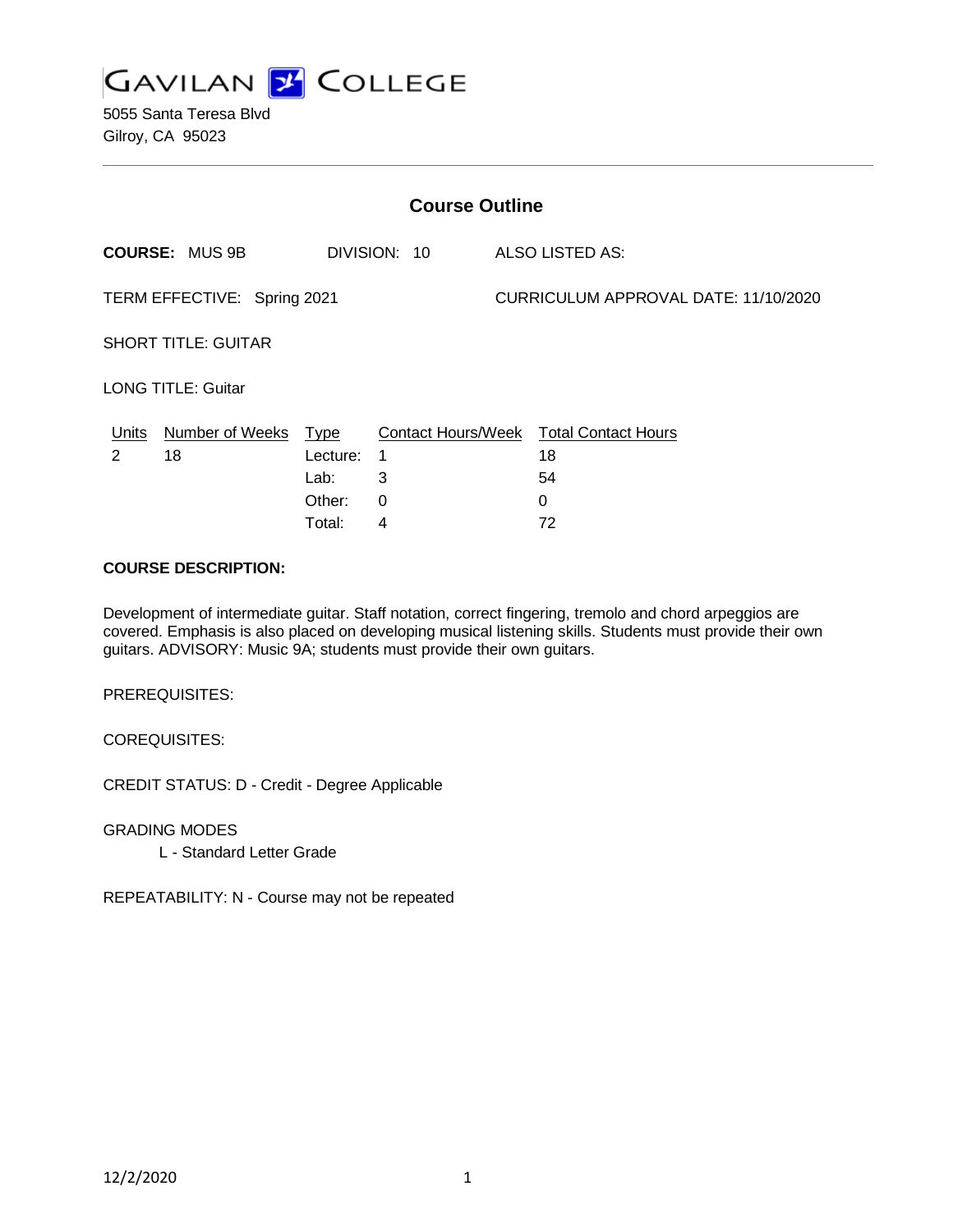SCHEDULE TYPES:

- 02 Lecture and/or discussion
- 03 Lecture/Laboratory
- 04 Laboratory/Studio/Activity
- 04A Laboratory LEH 0.65
- 05 Hybrid
- 71 Dist. Ed Internet Simultaneous
- 72 Dist. Ed Internet Delayed
- 73 Dist. Ed Internet Delayed LAB
- 736 Dist. Ed Internet LAB-LEH 0.6

## **STUDENT LEARNING OUTCOMES:**

By the end of this course, a student should:

- 1. Play intermediate scales in all positions.
- 2. play intermediate arpeggios.
- 3. play scales using intermediate technique of free and rest strokes.

## **CONTENT, STUDENT PERFORMANCE OBJECTIVES, OUT-OF-CLASS ASSIGNMENTS**

Curriculum Approval Date: 11/10/2020

LECTURE CONTENT:

1 hour Lecture Review of 9A. Selection of solo piece to prepare for performance. 1 hour Lecture, new strumming patterns.

1 hour Lecture, Advanced notation and tablature.

1 hour Lecture, Chord changes .

1 hour Lecture, Prepare solo piece for performance.

1 hour Lecture, Advanced rhythm and scale exercises . Term paper assigned.

1 hour Lecture, Prepare second piece for performing.

1 hour Lecture, written midterm examination and students will perform piece 1 and 2.

1 hour Lecture, Introduction to a lte red (jazz) chords. Selection of duet

piece to prepare for performance.

1 hour lecture, Prepare duet for performance.

1 hour Lecture, Duet performance.

1 hour Lecture, I, IV and V7 chords in various keys.

1 hour Lecture, Third solo piece. Chord inversions.

1 hour Lecture, Prepare third solo piece for performance.

1 hour Lecture, class presentation of term

paper.

1 hour Lecture, performance final exam 2 hours Written final exam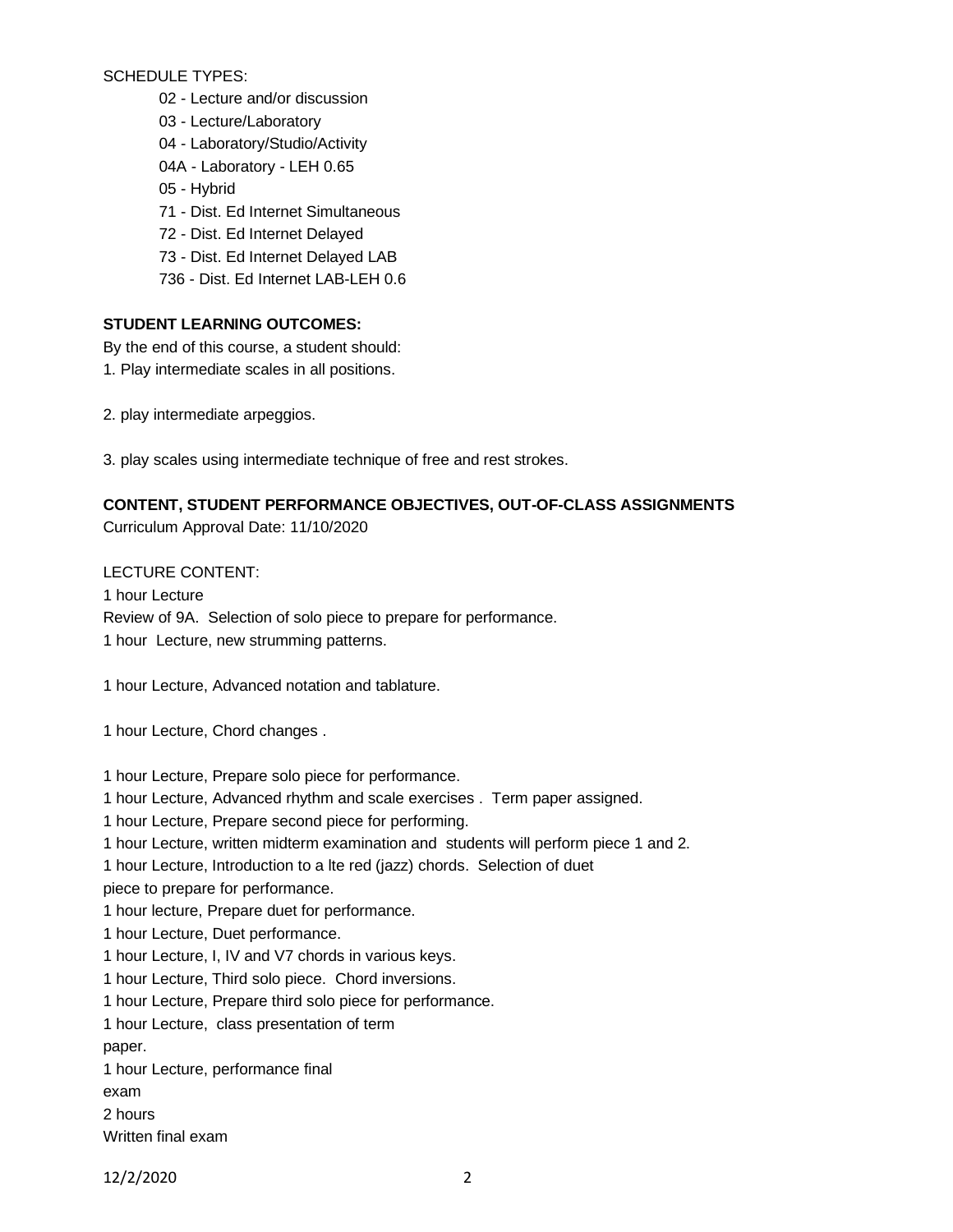LAB CONTENT:

3 Lab hours. 3 hours assigned reading and lab practice.

3 Lab hours Early Intermediate/advanced pieces by Sor, Barrios, Bach. Student performance objectives: will play pieces in various keys

3 Lab hours Sight reading of short pieces in E major and C# minor in third and fifth position.

Student performance objectives : will play short pieces incorporating third and fifth position.

3 Lab hours Technical studies : Tarrega studies student performance objectives: will practice intermediate technical studies

3 Lab hours Technical studies : Villalobos etude 7 and 8.

3 Lab hours Review for quiz.. Student performance objectives: will practice technical studies

3 Lab hours Quiz. Continuation of intermediate technical studies . Student performance objectives: will practice technical studies

3 Lab hours Midterm, written and performance.

3 Lab hours Minor scales and arpeggios, 2 tremolo and arpeggio: a minor, e minor in first position. Student performance objectives: will select a multi-movement work

3 Lab hours: Tarrega recuerdos de la alhambra. Student performance objectives: will practice scales and Sonatina

3 Lab hours E phrigian scale, sight reading short pieces in these scales. Student performance objectives: will play short pieces in various keys

3 Lab hours Introduction to 7th chords. Student performance objectives: will play short popular songs

3 Lab hours 16 notes; . Assigned exercises . student learning outcomes: will play assigned triplet exercises

3 Lab hours works by Barrios, Tarrega and J Serrano.

3 Lab hours Review and quiz.

3 Lab hours Review all pieces, prepare for final performance.

student performance objectives: will play all pieces learned from the beginning of the semester.

3 Lab hours Performance final.

3 hour final

# **METHODS OF INSTRUCTION:**

Lecture, discussion, demonstration, individual instruction.

#### **OUT OF CLASS ASSIGNMENTS:**

Required Outside Hours: 36

Assignment Description: Assignment Description:

Students will be working on assigned weekly material. Two songs to complete every two weeks.20 hours Working on 7th chords, arpeggio and tremolo technique and free and rest stroke with major and minor scales in first position as well as technical etudes: 16 hours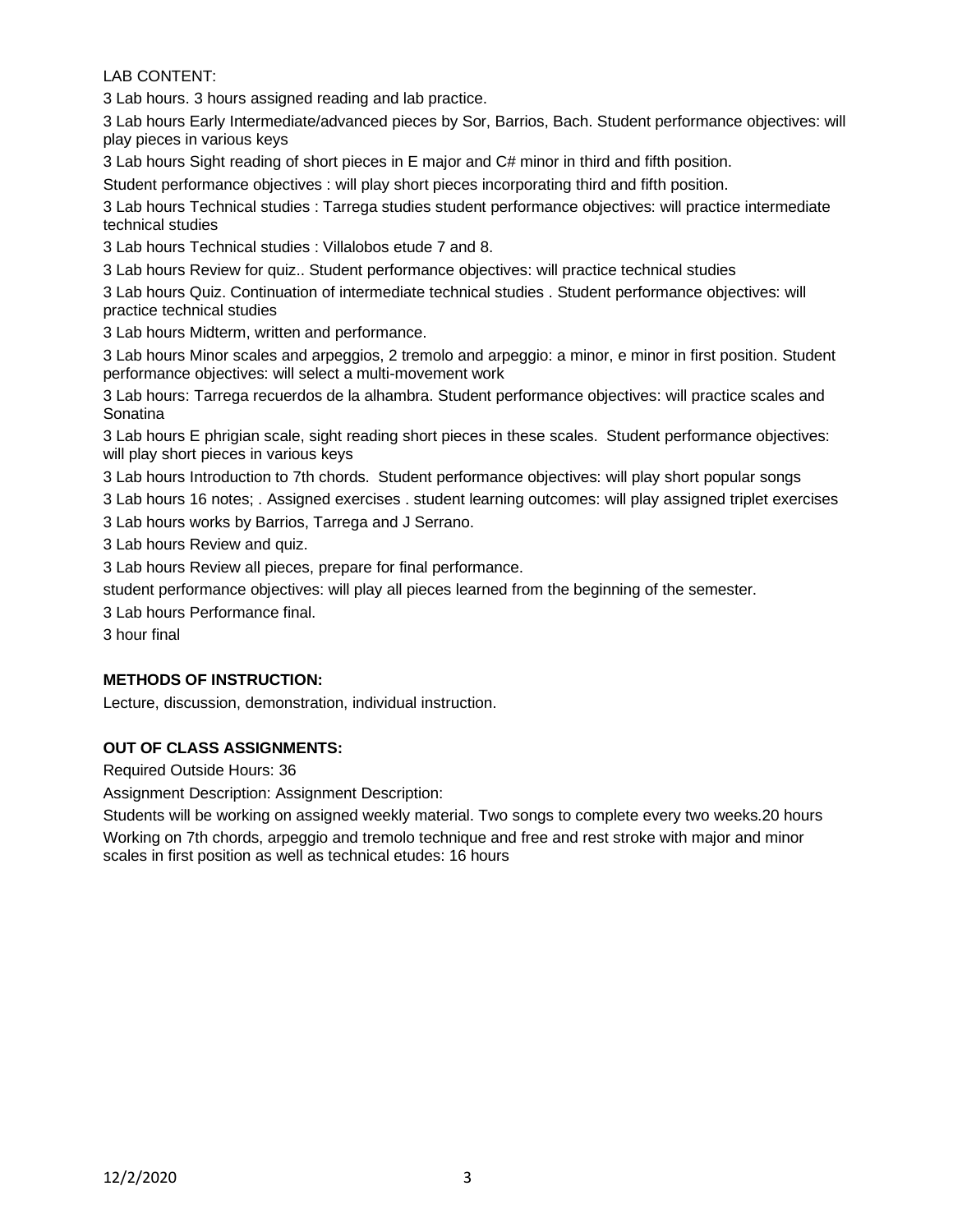## **METHODS OF EVALUATION:**

Writing assignments Percent of total grade: 10.00 % 10% - 20% Term papers Problem-solving assignments Percent of total grade: 10.00 % 10% - 15% Quizzes Skill demonstrations Percent of total grade: 50.00 % 40% - 70% Class performance; Performance exams Objective examinations Percent of total grade: 30.00 % 30% - 50% Multiple choice; True/false; Matching items; Completion

#### **REPRESENTATIVE TEXTBOOKS:**

Verified by: Maria Amirkhanian. Required: Classic Guitar Technique, Vol 1 : Book and Online Audio college level. van nuys, ca: Alfred Publishing Company, Incorporated,2016. This textbook is a standard among many colleges and universities. ISBN: 1470633760 Reading Level of Text, Grade: college Verified by: Maria Amirkhanian

The book Classic Guitar Technique, Vol 1 also serves as the lab manual for this class.